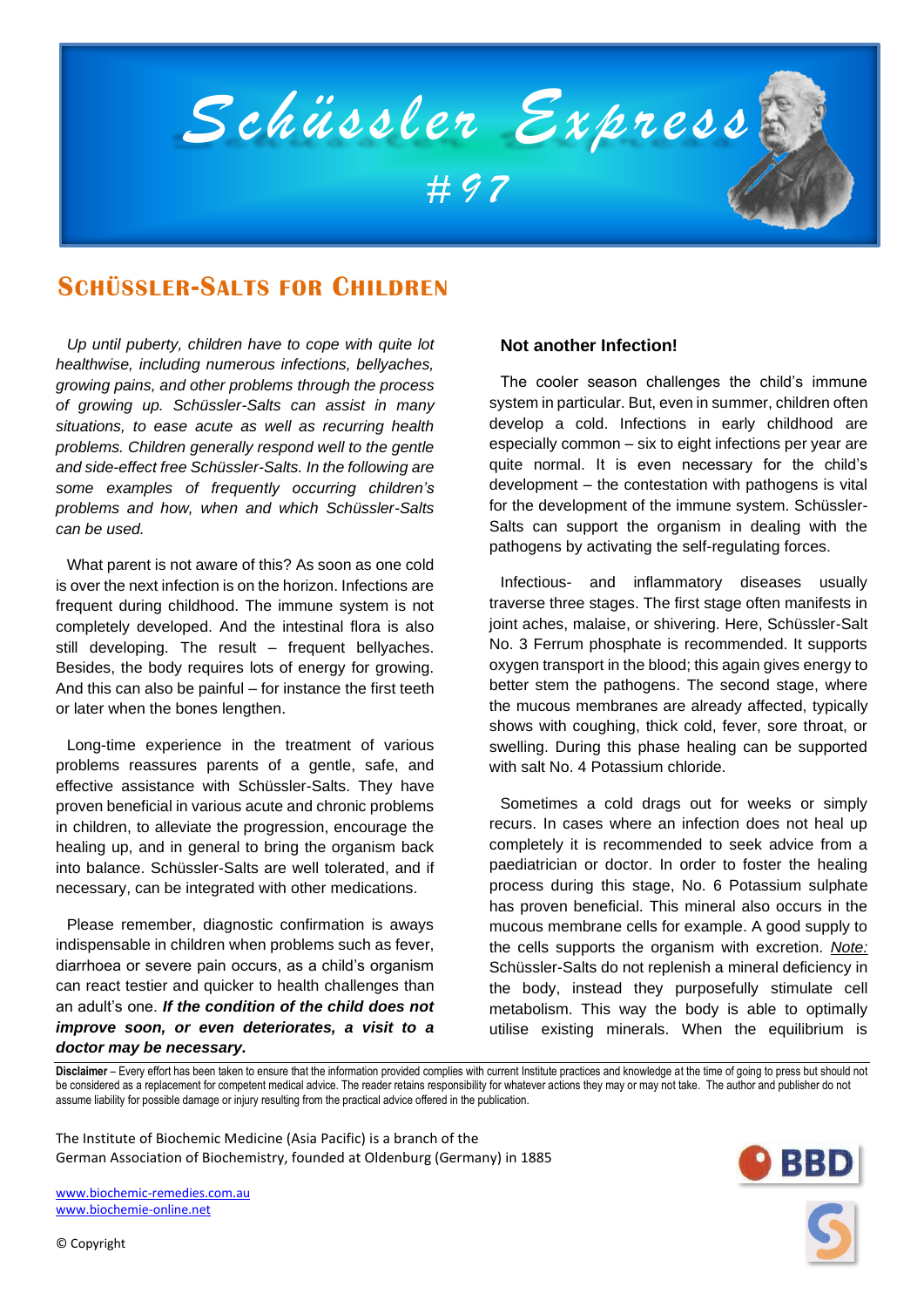

restored, the body's self-regulating forces are generally able to cope with pathogens.

### **When the Belly aches**

Bellyaches are the most common problems in infants but also older children. Combined with diarrhoea or vomiting, this is usually a stomach bug. But often, as their intestinal flora is just developing during the first years, children struggle with digestive problems, wind, or have a sensitive reaction to certain foods. And of course, children often cannot yet exactly localise the pain. They may say their belly is hurting when in fact it is the head or something else. But even when most bellyaches are harmless, they can have more serious causes, such as appendicitis. Therefore, it is always important to find the cause of the bellyache.

For wind and spasmodic problems, Schüssler-Salt No. 7 Magnesium phosphate is recommended for the pain. Magnesium phosphate is well tested and proven in case of pain and cramps, thus the typical accompanying symptoms of bellyache. Administration is recommended in form of "Hot  $7"$  – depending on the child's age, dissolve three to five tablets in a cup of hot water, allow the solution to slightly cool, then ask the child to slowly sip the water, keeping each sip in the mouth for a moment.

After a stomach bug or an antibiotic treatment, Potassium chloride (No. 4) can be used. This mineral helps to calm down the irritated and imbalanced intestinal mucosa. When the child is restless and whining, due to the pain, salt No. 5 Potassium phosphate can often bring relief. Potassium phosphate has an equalising effect on nerves and mood.

#### **Hooray, I am growing!**

Finally, a new tooth has come through and the child shows it happily. However, before that event, most likely all involved parties experienced some sleepless nights and stressful days. Because, until the tooth breaks through, lots of pain can be experienced. Apart from aching gums, teething children often also experience digestive problems, or are not much interested in eating; they are tired but are unable to sleep. Here, Schüssler-Salt No. 2 Calcium phosphate provides energy for the development of bones and teeth. It is reliable remedy particularly during the teething phases. For the pain, No. 7 Magnesium phosphate is recommended – also for the nerves of parents, when the nightly sleep gets a little short.

Even when an older child proudly marks their growth, there is often a difficult phase. Quick growth spurts are stressful for children because the body has to provide much energy. The consequences – growing pain and general exhaustion, sometimes even fever. Calcium phosphate (No. 2) also supports bone growth. Apart from taking the tablets orally, external application of No. 2 cream to the painful body parts e.g. the back, shinbones, etc. can bring relief. Schüssler-Salt No. 1 Calcium fluoride is indicated when a child, apart from bone- and joint aches due to growth, also has problems with ligaments and tendons.

#### *German Association of Biochemistry*

**The Clinical Science of Biochemic Therapy** Dr med W.H. Schüssler -Incorporating Facial Diagnostics-4-Day Seminar 26. – 29. May 2022 // Ashgrove QLD

[admin@biochemic-remedies.com.au](mailto:admin@biochemic-remedies.com.au) [www.biochemic-remedies.com.au/schedule/](http://www.biochemic-remedies.com.au/schedule/)

**Disclaimer** – Every effort has been taken to ensure that the information provided complies with current Institute practices and knowledge at the time of going to press but should not be considered as a replacement for competent medical advice. The reader retains responsibility for whatever actions they may or may not take. The author and publisher do not assume liability for possible damage or injury resulting from the practical advice offered in the publication.

The Institute of Biochemic Medicine (Asia Pacific) is a branch of the German Association of Biochemistry, founded at Oldenburg (Germany) in 1885

[www.biochemic-remedies.com.au](http://www.biochemic-remedies.com.au/) [www.biochemie-online.net](http://www.biochemie-online.net/)